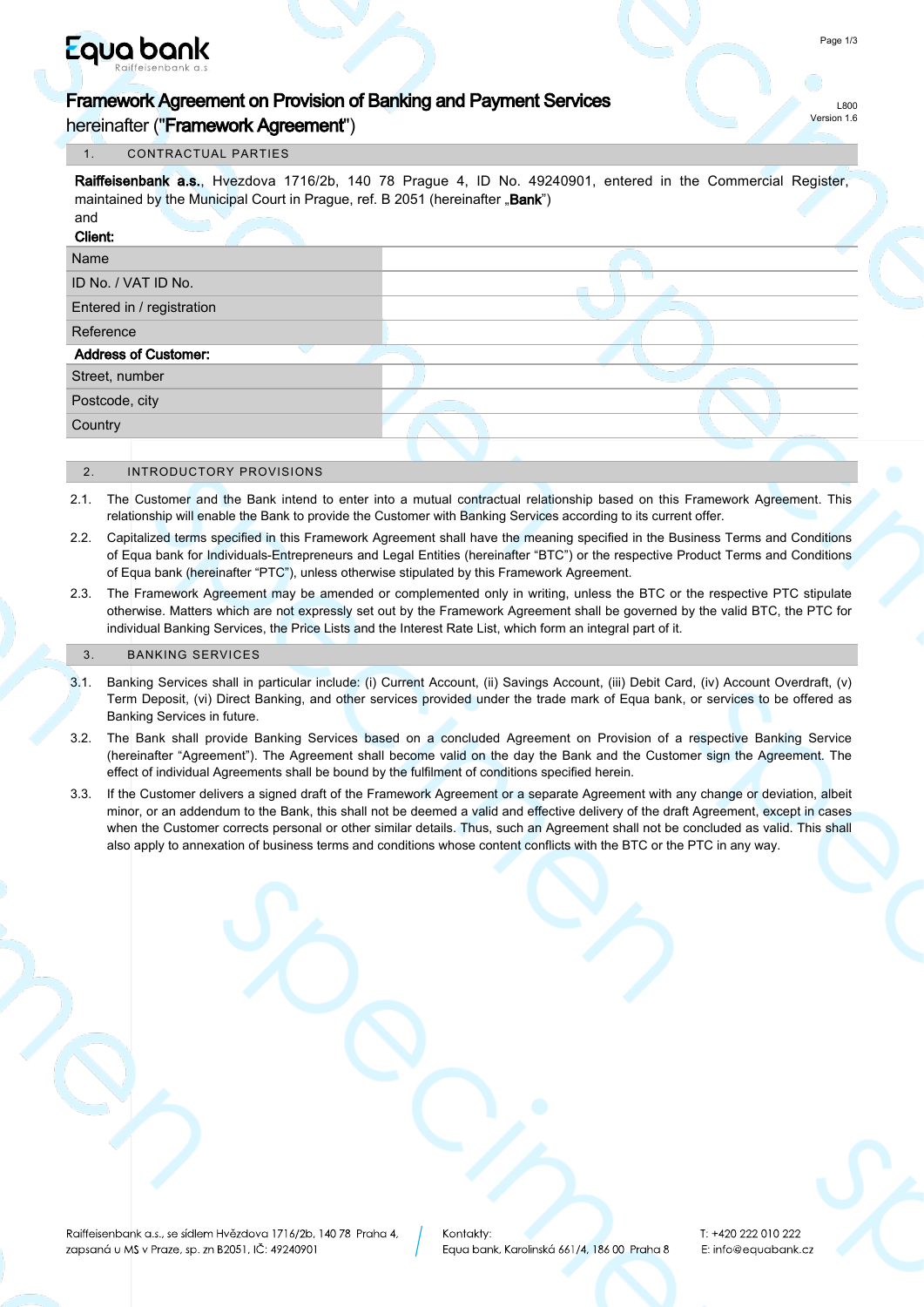## Eaua bank

#### 4. AGREEMENTS AND THEIR CONTENT

#### 4.1. Agreement on Current and Savings Account

- 4.1.1. As of the effective date of the Agreement on Current and Savings Account, the Bank shall open and maintain a Current and/or Savings Account for the Customer as a legal entity or individual entrepreneur in the currency specified in the Application. The number of the respective Accounts shall be given in the Confirmation of Account Opening.
- 4.1.2. Based on the Agreement on Current and Savings Account, the Bank shall accept deposits and payments to the Account of Customer and shall perform payments from the Account as instructed by the Customer or on behalf of the Customer. The Bank shall inform the Customer of performed transactions and Account balance by an Account Statement in a manner specified by the BTC or as otherwise agreed between the Customer and the Bank.
- 4.1.3. The Bank shall inform the Customer of interest rates using the Interest Rate List and of performed transactions and the Account balance using the Account Statement, as specified by the BTC.
- 4.1.4. The Bank shall issue a Debit Card for the Current Account based on the Application of the Customer.

#### 4.2. Agreement on Term Deposit

- 4.2.1. The Bank shall open and maintain a Term Deposit Account for the Customer based on the Agreement on Term Deposit in the currency and for the period of time specified in the Application. The number of the respective Accounts shall be given on the Confirmation of Account Opening.
- 4.2.2. The Agreement on Term Deposit shall take effect if (i) the Agreement on Current and Savings Account in the same currency, as is the currency of the Term Deposit, is valid, and (ii) the Customer transfers funds from the Current Account to the Term Deposit Account.
- 4.2.3. The Bank shall pay interest on the Account balance in the currency, in which the Account is maintained, as specified by the BTC.
- 4.2.4. The Bank shall inform the Customer of interest rates using the Interest Rate List and of performed transactions and Account balance using the Account Statement, as specified by the BTC.

#### 5. COMMUNICATION

- 5.1. The Contractual Parties have agreed that the Bank shall send the Customer information concerning the contractual relationship including personal details of authorised individuals using unencrypted messages (e-mail, SMS) to the e-mail address or mobile telephone number specified by the Customer in the Customer Registration Sheet, the Application for Adding an Authorised Person, and the Application for Adding a Legal Representative.
- 5.2. Based on a mutual agreement, the Customer and the Bank may also use available interpersonal communication platforms, should legal and technical parameters be fulfilled.

#### 6. DECLARATION OF CUSTOMER

#### 6.1. Provision of Information

6.1.1. By signing this Framework Agreement the Customer expressly declares:

- (a) to have received the Customer Registration Sheet;
- (b) to have defined the representation of the Customer as a legal entity vis-á-vis the Bank ("Model of Authorised Person"); the Model of Authorised person is based on authorisation of the Authorised Persons by the Customer;
- to have received (i) the BTC and the PTC for individual Banking Services, (ii) the Terms and Conditions of Payment (c) Services, (iii) the Price List, (iv) the Interest Rate List from the Bank before its signature;
- (d) to have reviewed the documents specified above and have sufficiently understood them;
- (e) that all the information and documents provided to the Bank for the conclusion of this Framework Agreement are truthful and complete;
- (f) to have obtained the Information Sheet about the insurance system for claims from deposits for the Customer.
- 6.1.2. By signing this Agreement, the Customer expressly accepts the following provisions of the BTC and the PTC, understanding them. Agreeing with them and not considering them to be surprising:
	- (a) Art. 1.1.3. 1.1.5., 2.4.1., 6.10., 7.3., 10.1., 12.1, and 15.3 of the BTC;
	- (b) Art. 2.1.10. and 2.2.5. (I) of the Product Terms and Conditions for Current Accounts and Direct Banking of Equa bank for individual entrepreneurs and legal entities; and
	- Art. 2.1.5 and 2.1.12. of the Product Terms and Conditions for Savings Accounts and Term Deposits of Equa bank for (c) individual entrepreneurs and legal entities.

#### 7. FINAL PROVISIONS

- 7.1. The Framework Agreement shall be concluded for an indefinite period of time. It shall be executed in two original copies, every contractual party receiving one.
- 7.2. The Framework Agreement shall abide by the valid law of the Czech Republic, in particular the relevant provisions. of the Payment Services Act and the Civil Code.
- 7.3. The Framework Agreement shall cease to be valid and effective upon the termination of the last Banking Service, provided to the Customer by the Bank.